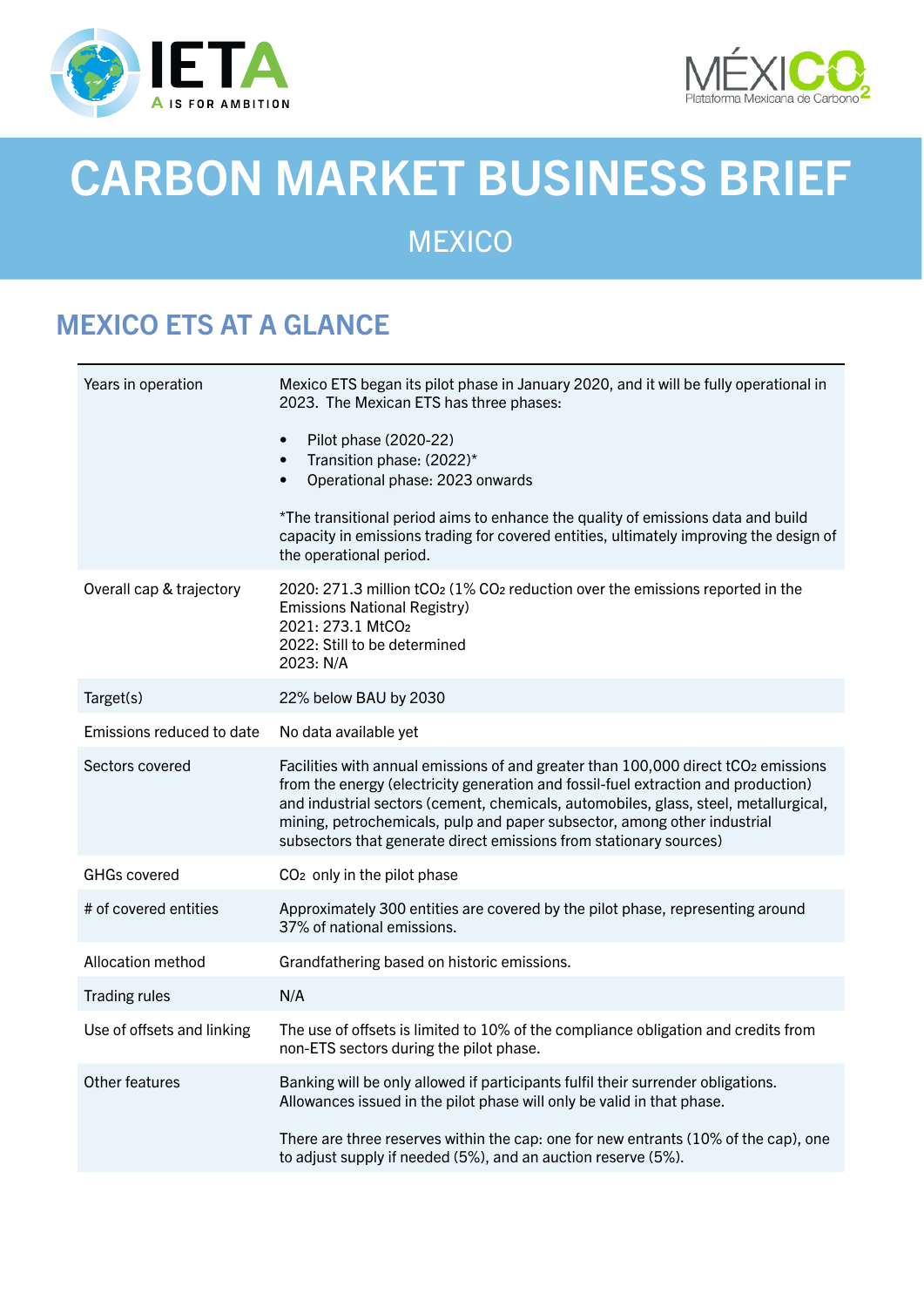Penalties for non-compliance

In the pilot phase, there are non-economic penalties for non-compliance to encourage participation (eg, the potential reduction of free allocation from 2023).

Use of revenues No information available yet.

#### MAJOR DEVELOPMENTS

Although the implementing regulation of the Mexican pilot was published in October 2019 and the 2020-21 caps and allocations in November 2019, participants of the ETS only received their first allowance allocations in October 2021 and the SEMARNAT announced a 97% compliance rate for the year 2020 in April 2022.

In March 2022, the 3rd Emissions Trading Academy in Mexico was developed for high-level members of SEMARNAT, in order to keep building and strengthening capacities to handle technical issues for the implementation of the Mexican ETS: financial regulation, carbon leakage, MRV, flexibility mechanisms, among other topics. A book capturing the ETS experience of Mexico is expected to be published.

#### MARKET COMMENTARY

The pilot phase is intended to generate insights into the Mexican ETS design, identify any improvements for the operational phase in 2023. This initial period will allow not only to develop an indicative value for allowances but also for offsets for the flexibility mechanism. During this period, regulated participants will be able to become familiar with the dynamics of the ETS and develop the necessary in-house strategies to respond and be part of the market without compromising competitiveness.

In December 2020, SEMARNAT published the allocation rules and criteria. In January 2021, an official announcement of allowances allocation - according to historic information - was released.

The fully operational phase will start in January 2023 and facilities will potentially start trading allowances and acquiring carbon credits for compliance.

### USEFUL LINKS

[Mexico GIZ](https://www.giz.de/en/worldwide/68789.html)

#### **REFERENCES**

ICAP [archives](https://icapcarbonaction.com/en/news-archive/677-mexico-publishes-cap-for-its-ets-pilot-phase) and [fact sheets](https://icapcarbonaction.com/en/?option=com_etsmap&task=export&format=pdf&layout=list&systems%5b%5d=59) [SEMARNAT Cap announcement](https://www.gob.mx/cms/uploads/attachment/file/513702/Aviso_Tope.pdf) [Federal Official Gazette: Emissions Trading System Pilot Phase](https://www.dof.gob.mx/nota_detalle.php?codigo=5573934&fecha=01/10/2019) [SEMARNAT statement on allocation rules – December 2020](https://www.gob.mx/cms/uploads/attachment/file/600718/Aviso-Reglas-Criterios-de-Asignacion-SCE.pdf) [SEMARNAT statement on allocation – January 2021](https://www.gob.mx/cms/uploads/attachment/file/606638/Aviso-Sistema-de-Seguimiento.pdf)